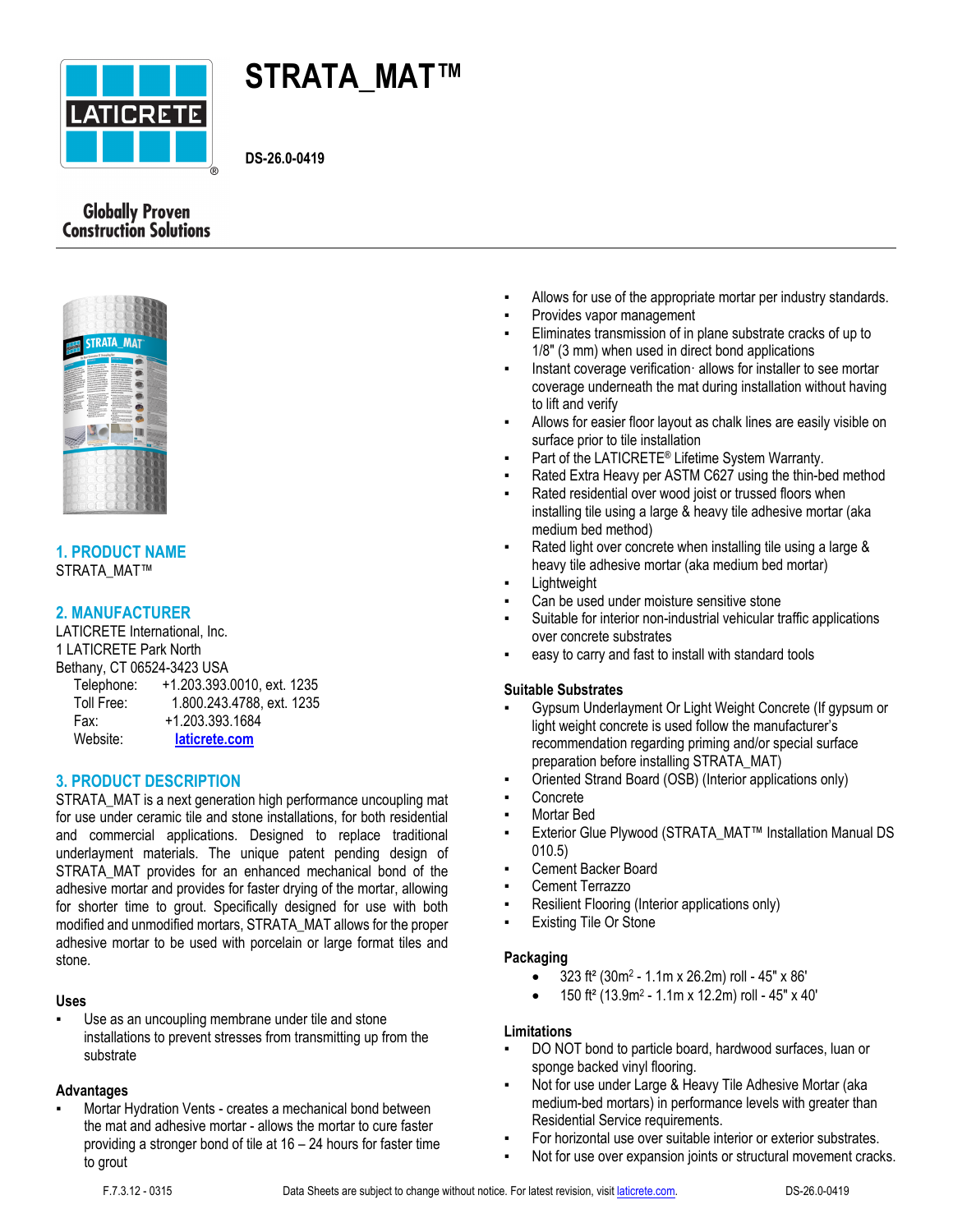- STRATA\_MAT™ is not intended for use as a waterproofing membrane.
- Not for wear surface, must be covered with tile.
- Adhesives/mastics, mortars and grouts for ceramic tile, pavers, brick and stone are not replacements for waterproofing membranes. When a waterproofing membrane is required, use a LATICRETE® Waterproofing Membrane (see Section 10 FILING SYSTEMS).
- Minimum of  $2$ " x  $2$ " (50 mm x 50 mm) ceramic, porcelain or glass tile and stone can be set over STRATA\_MAT.
- Do not leave STRATA\_MAT exposed for more than one week. Cover the STRATA\_MAT after installing it and protect it from other trades if not setting tile immediately. If the STRATA\_MAT is going to be left for more than 72 hours it should be covered with thin-set and troweled smooth covering the STRATA\_MAT completely to protect it from potential UV damage and physical abuse.
- When used with LATICRETE self-leveling underlayments / overlayments; consult the respective LATICRETE Product Data Sheets for specific installation instructions.

## **Cautions**

- During cold weather, protect finished work from traffic until fully cured.
- For green marble, resin backed or other moisture sensitive tile or stone, use LATAPOXY® 300 Adhesive, refer to Data Sheet 633.0.
- For white and light-colored marbles use a white LATICRETE mortar.
- Suitable for exterior applications over concrete for patio, walkways and balconies or terraces over unoccupied space.
- Suitable for interior non-industrial vehicular traffic applications over concrete substrates when using 254 Platinum to adhere STRATA\_MAT to the concrete and to install tiles over the STRATA\_MAT following a 7 day cure @ 70°F (21°C).

# **4. TECHNICAL DATA**

**Applicable Standard**

ASTM C627, ANSI A118.12

#### **Physical Properties**

| Test                                                               | <b>Test Method</b>         |
|--------------------------------------------------------------------|----------------------------|
| Property                                                           | <b>Test Method</b>         |
| <b>Thickness</b>                                                   | N/A                        |
| Point Load                                                         | <b>ANSI A118.12</b><br>5.2 |
| Robinson Thin-Bed Floor Test                                       | ASTM C627                  |
| $16"$ o.c.                                                         |                            |
| $19.2$ " o.c.                                                      |                            |
| $24"$ o.c.                                                         |                            |
| Large & Heavy Tile Mortar - Wood Floors(aka<br>medium-bed mortars) |                            |
| $16"$ o.c.                                                         |                            |
| $19.2$ " o.c.                                                      |                            |
| 24" o.c.                                                           |                            |
| Large & Heavy Tile Mortar (aka medium-bed                          | ASTM C627                  |
| mortars) over concrete                                             |                            |

Specifications subject to change without notification. Results shown are typical but reflect test procedures used. Actual field performance will depend on installation methods and site conditions.

# **5. INSTALLATION**

#### **Surface Preparation Concrete Substrates**

Concrete must be cured sufficiently to support tile installation traffic as determined by design professional, construction manager, or general contractor. The surface shall be free of voids, sharp protrusions and loose aggregate. All surfaces should be between 40°F (4°C) and 90°F (32°C) and structurally sound, clean and free from all dirt, oil, grease, paint, concrete sealers or curing compounds and cement laitance. Rough or uneven concrete surfaces should be made smooth with a LATICRETE Latex Portland cement underlayment to provide a wood float or better finish. Do not level with gypsum or asphalt based products.

## **OSB or Exterior Glue Plywood Substrates**

Refer to LATICRETE Technical Data Sheet 152 "Bonding Ceramic Tile, Stone or Brick Over Wood Floors" (refer to section 10, FILING SYSTEMS).

1. Installer must verify that deflection under all live, dead and impact loads of interior plywood floors does not exceed industry standards of L/360 for ceramic tile and brick or L/480 for stone installations where L span length.

2. Minimum construction for interior ceramic or porcelain tiled floors as follows:

- For single layer plywood or OSB 16" (406 mm) o.c. joist spacing – use 5/8" (15 mm) tongue and groove nominal thickness.
- For single layer plywood or OSB 19.2 (488 mm) o.c. joist spacing – use 3/4"(19 mm) tongue and groove nominal thickness.
- For double layer plywood or OSB 24" (610 mm) o.c joist spacing – use double layer plywood or OSB consisting of minimum subfloor thickness 3/4" (19 mm) nominal thickness, tongue and groove minimum underlayment thickness 3/8" (9 mm) nominal thickness.

3. Minimum construction for interior natural stone tiled floors as follows: Maximum spacing 24" (610 mm) o.c. double layer wood floor consisting of a minimum subfloor thickness 3/4" nominal (19 mm) tongue-and-groove with a minimum underlayment thickness 3/8" nominal (10 mm)

**SUBFLOOR:** 3/4" (19 mm) thick plywood or OSB, either plain with all sheet edges blocked or tongue and groove, over bridged joists spaced 24" (610 mm) o.c. maximum; fasten plywood every 6" (150 mm) o.c. along sheet ends and 8" (200 mm) o.c. along intermediate supports with 8d ring-shank, coated or hot dip galvanized nails (or screws); allow 1/8" (3 mm) between sheet ends and 1/4" (6 mm) between sheets edges; all sheet ends must be supported by a framing member; glue sheets to joists with construction adhesive.

**UNDERLAYMENT:** 3/8" (9 mm) thick plugged-faced plywood or OSB fastened every 6" (150 mm) along sheet ends and every 8" (200 mm) in the panel field (both directions) with 8d ring-shank, coated or hot dip galvanized nails (or screws); allow 1/8" (3 mm) to 1/4" (6 mm) between sheets and 1/4" (6 mm) between sheet edges and any abutting surfaces; offset underlayment joists from joints in subfloor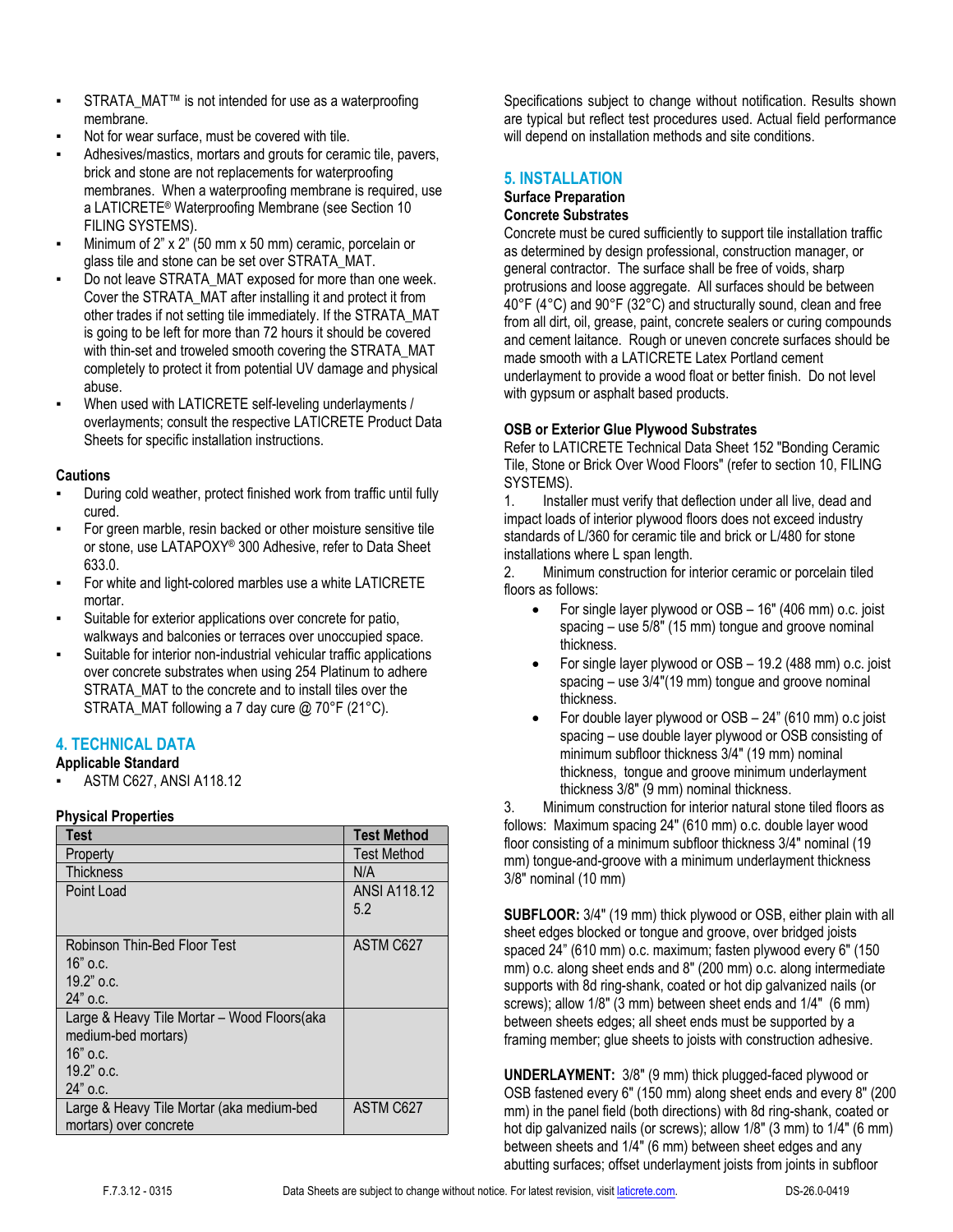and stagger joints between sheet ends; glue underlayment to subfloor with construction adhesive. Refer to Technical Data Sheet 152 "Requirements for Direct Bonding of Ceramic or Stone Tiles Over Wood Floors" for complete details.

#### **Installation of STRATA\_MAT™ to the substrate:**

- Install STRATA\_MAT™ to the substrate using the appropriate ANSI A118.4, ANSI A118.11 or ANSI A118.15 mortar as outlined by the Tile Council of North America for the applicable installation. Mix the mortar on the loose side but still able to hold a notch to enable complete wetting of the STRATA\_MAT fleece layer. Using a LATICRETE® polymer modified mortar apply to the substrate in a thinbed method using a 1/4" (6mm) x 3/16" (5mm) V-notched trowel, being sure to key the mortar into the substrate. Ensure mortar is "wet-out" sufficiently to allow for optimal bedding of STRATA\_MAT. Spread only enough mortar that can be covered with STRATA\_MAT during the specified open time of the mortar.
- Embed STRATA\_MAT into the mortar, fabric side down. Using a trowel or screed, apply pressure to ensure proper bedding. Be sure to verify proper coverage beneath the mat. Areas of STRATA\_MAT embedded properly in the mortar will appear darker than areas not embedded, lift occasionally if necessary to verify coverage. Cut mat to appropriate lengths when approaching walls or other objects, leave approximately 1/4" (6mm) between mat and edge of wall or object for movement.
- Install adjacent sections of STRATA\_MAT in the same manner, being sure to line edges of each section without leaving any gaps.

## **Installation of ceramic, porcelain or stone tiles onto STRATA\_MAT:**

- In accordance with TCNA Handbook for Ceramic Tile Installation and that of porcelain tile manufacturers, LATICRETE recommends the use of a polymer modified thin set mortar complying with ANSI A118.4 or ANSI A118.15 (e.g. 254 Platinum) when installing porcelain tiles. The unique patent pending design feature of STRATA\_MAT will provide for enhanced drying of the mortar between the porcelain tile and mat. LATICRETE recommends the use of a LATICRETE polymer modified mortar (e.g. 254 Platinum) for all thin-bed method of installations and the appropriate LATICRETE large and heavy tile adhesive mortar (e.g. TRI\_LITE) for Large & Heavy Tile (aka medium-bed method) installations. An unmodified mortar (e.g. 272 Mortar) can be used for applicable installations in accordance with project specifications.
- Installation of the tile finish can begin immediately after embedding STRATA\_MAT into the bonding mortar. Begin by skimming or filling the surface of STRATA\_ MAT using the flat side of the trowel, ensuring all circles and vents are completely filled. Follow by combing mortar over the mat using a notched trowel that is suitable for the size of tile being installed. Install tiles in accordance with industry guidelines.

 Depending upon adhesive mortar used, tile size, tile type and job site conditions, grouting may be done once mortar has cured enough to allow for light foot traffic -STRATA MAT usually will allow for grouting at  $16 - 24$ hours.

# **6. AVAILABILITY AND COST**

#### **Availability**

LATICRETE materials are available worldwide.

#### **For Distributor Information, Call:**

 Toll Free: 1.800.243.4788 Telephone: +1.203.393.0010 For on-line distributor information, visit LATICRETE at **laticrete.com**

## **Cost**

Contact a LATICRETE Distributor in your area.

## **7. WARRANTY**

See 10. FILING SYSTEM:

- LATICRETE 25 Year Tile & Stone System Warranty
- LATICRETE 5 Year System Warranty (United States and Canada)
- LATICRETE 10 Year System Warranty (United States and Canada)
- **LATICRETE Product Warranty**
- LATICRETE Lifetime System Warranty (United States and Canada)

#### **8. MAINTENANCE**

Non-finish LATICRETE and LATAPOXY installation materials require no maintenance but installation performance and durability may depend on properly maintaining products supplied by other manufacturers.

#### **9. TECHNICAL SERVICES**

#### **Technical Assistance**

Information is available by calling the LATICRETE Technical Service Hotline:

| Toll Free: | 1.800.243.4788, ext. 1235  |
|------------|----------------------------|
| Telephone: | +1.203.393.0010. ext. 1235 |
| Fax:       | +1.203.393.1948            |

#### **Technical and Safety Literature**

To acquire technical and safety literature, please visit our website at **laticrete.com.**

#### **10. FILING SYSTEM**

Additional product information is available on our website at laticrete.com. The following is a list of related documents:

Additional product information is available on our website at www.laticrete.com. The following is a list of related documents: DS 230.13: LATICRETE<sup>®</sup> Product Warranty DS 230.99: